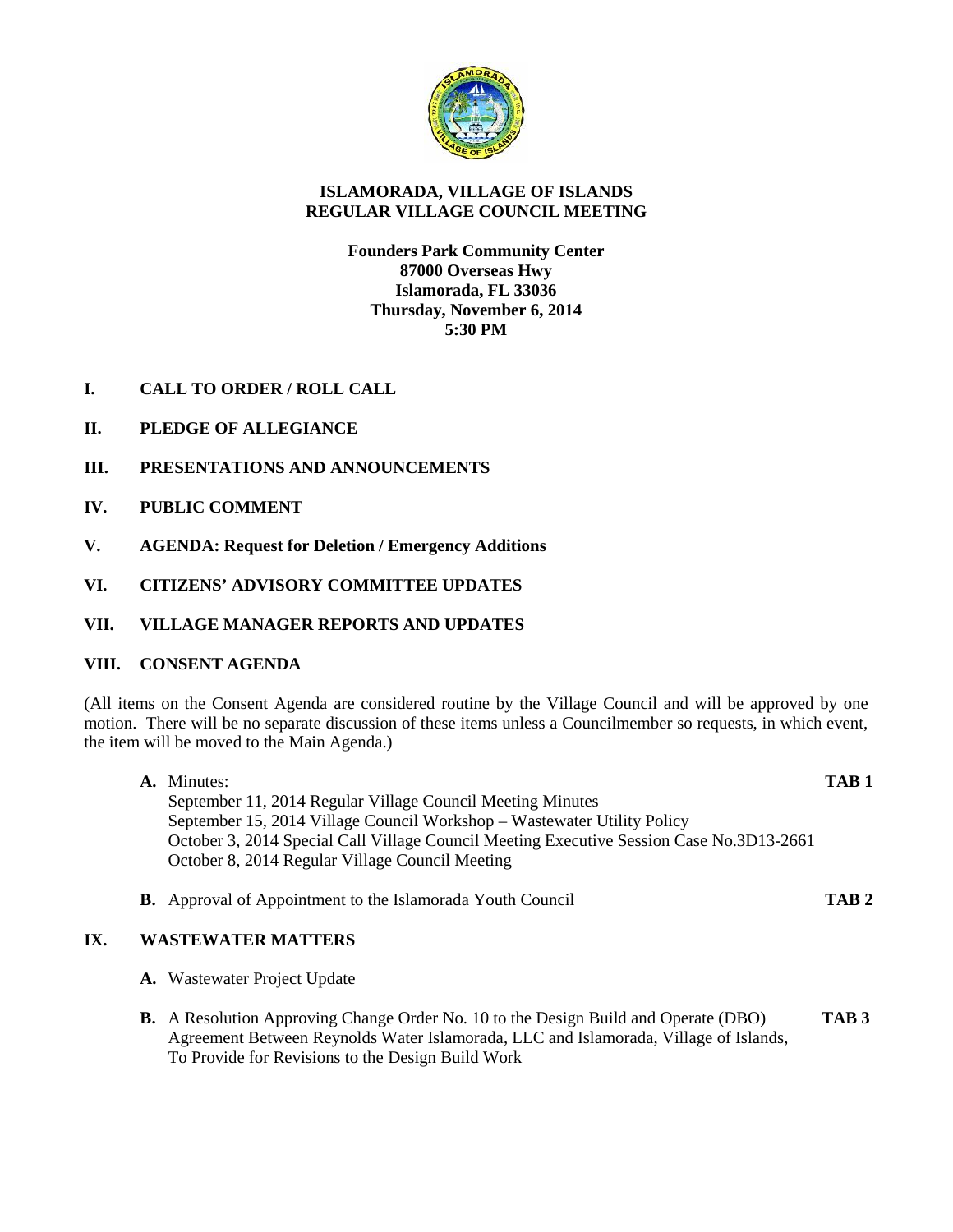**A RESOLUTION OF THE VILLAGE COUNCIL OF ISLAMORADA, VILLAGE OF ISLANDS, FLORIDA APPROVING CHANGE ORDER NO. 10 TO THE DESIGN BUILD AND OPERATE (DBO) AGREEMENT BETWEEN ISLAMORADA VILLAGE OF ISLANDS AND REYNOLDS WATER ISLAMORADA, LLC, PROVIDING FOR REVISIONS TO THE DESIGN/BUILD WORK; AUTHORIZING VILLAGE OFFICIALS TO IMPLEMENT THE TERMS AND CONDITIONS OF CHANGE ORDER NO. 10; AUTHORIZING THE VILLAGE MANAGER TO EXPEND BUDGETED FUNDS; AUTHORIZING THE VILLAGE MANAGER TO EXECUTE CHANGE ORDER NO. 10; AND PROVIDING FOR AN EFFECTIVE DATE**

### **X. ORDINANCES**

**A.** Second Reading – An Ordinance of Islamorada, Village of Islands, Florida, Repealing **TAB 4** Resolution No. 06-04-30 and Portions of Ordinance No. 06-13 Pertaining to the Village's Wastewater Utility Policy and Adopting a New Wastewater Utility Policy for the Village-Wide Centralized Wastewater System

**AN ORDINANCE OF THE VILLAGE COUNCIL OF ISLAMORADA, VILLAGE OF ISLANDS, FLORIDA, REPEALING RESOLUTION NO. 06-04-30 WHICH ADOPTED A WASTEWATER UTILITY SERVICE POLICY; REPEALING PORTIONS OF ORDINANCE NO. 06-13 (SECTIONS 62-33 THROUGH 62-38 OF THE VILLAGE'S CODE OF ORDINANCES) PERTAINING TO THE VILLAGE'S WASTEWATER UTILITY; ADOPTING A NEW WASTEWATER UTILITY POLICY FOR THE VILLAGE-WIDE CENTRALIZED WASTEWATER SYSTEM; AUTHORIZING THE APPROPRIATE VILLAGE OFFICIALS TO IMPLEMENT THE POLICY; PROVIDING FOR SEVERABILITY; PROVIDING FOR REPEAL OF CONFLICTING PROVISIONS; PROVIDING FOR INCLUSION IN THE CODE; AND PROVIDING FOR AN EFFECTIVE DATE**

**B.** Second Reading Ordinance Amending the Comprehensive Plan to Amend Transfer of **TAB 5** Development Rights (TDRS)

**AN ORDINANCE OF ISLAMORADA, VILLAGE OF ISLANDS, FLORIDA, AMENDING POLICY 1-3.1.4 "INSTITUTE A PROGRAM FOR TRANSFER OF DEVELOPMENT RIGHTS (TDRS)" OF THE VILLAGE COMPREHENSIVE PLAN TO PERMIT THE TRANSFER OF APPROVED TRANSFERABLE ROGO EXEMPTION (TRE) CERTIFICATES TO APPROVED RECEIVER SITES; PROVIDING FOR THE TRANSMITTAL OF THIS ORDINANCE TO THE STATE DEPARTMENT OF ECONOMIC OPPORTUNITY; PROVIDING FOR SEVERABILITY; AND PROVIDING FOR AN EFFECTIVE DATE UPON APPROVAL OF THIS ORDINANCE BY THE STATE DEPARTMENT OF ECONOMIC OPPORTUNITY**

# **XI. QUASI-JUDICIAL**

**A.** Variance Application (AV-15-01) By Island Construction Management, LLC **TAB 6**

**A RESOLUTION OF THE VILLAGE COUNCIL OF ISLAMORADA, VILLAGE OF ISLANDS, FLORIDA, CONSIDERING THE REQUEST BY INTERSTATE COMMERCE OF FLORIDA, LLC FOR VARIANCES FROM SECTION 30-852 "OFF-STREET PARKING" OF THE VILLAGE CODE OF ORDINANCES TO ALLOW FOR A REDUCTION IN OFF-STREET PARKING AND SECTION 30-**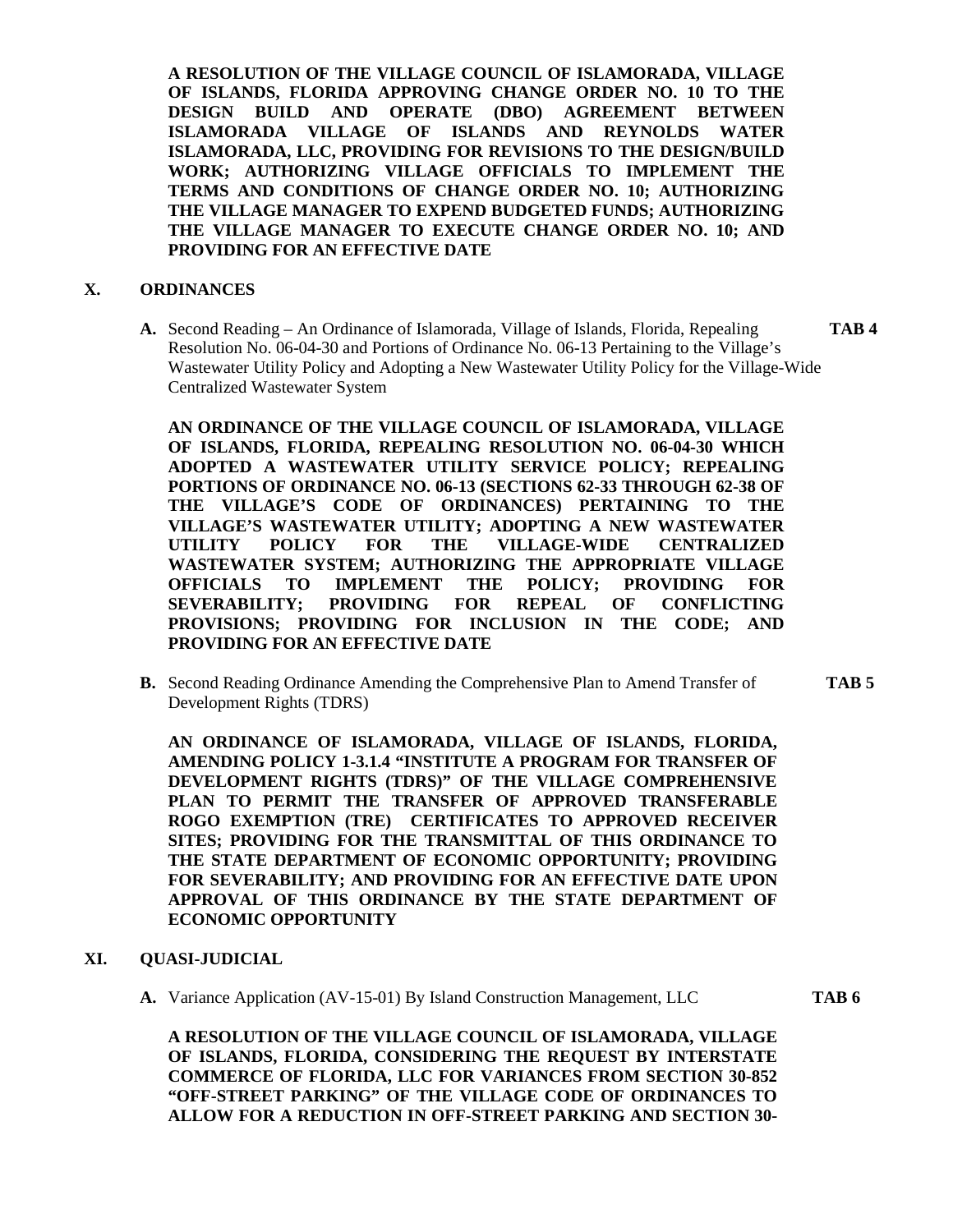**854 "LANDSCAPING FOR OFF-STREET PARKING" TO ALLOW FOR A REDUCTION IN LANDSCAPING FOR OFF-STREET PARKING;ON PROPERTY LOCATED AT 83413 OVERSEAS HIGHWAY OCEANSIDE ON UPPER MATECUMBE KEY WITH REAL ESTATE NUMBER 00403980-000100, AS LEGALLY DESCRIBED IN EXHIBIT "A" WITHIN THE TOURIST COMMERCIAL (TC) ZONING DISTRICT; PROVIDING FOR THE TRANSMITTAL OF THIS RESOLUTION TO THE FLORIDA DEPARTMENT OF ECONOMIC OPPORTUNITY; AND PROVIDING FOR AN EFFECTIVE DATE**

**B.** Application for Major Conditional Use (MJ-14-03) by Interstate Commerce of Florida, LLC **TAB 7**

**A RESOLUTION OF THE VILLAGE COUNCIL OF ISLAMORADA, VILLAGE OF ISLANDS, FLORIDA, CONSIDERING THE REQUEST BY INTERSTATE COMMERCE OF FLORIDA, LLC. FOR MAJOR CONDITIONAL USE APPROVAL FOR THE DEVELOPMENT OF A 13,478 SQUARE FOOT RESTAURANT ON PROPERTY LOCATED AT 83413 OVERSEAS HIGHWAY OCEANSIDE ON UPPER MATECUMBE KEY WITH REAL ESTATE NUMBER 00403980-000100, AS LEGALLY DESCRIBED IN EXHIBIT "A;" WITHIN THE TOURIST COMMERCIAL (TC) ZONING DISTRICT; PROVIDING FOR THE TRANSMITTAL OF THIS RESOLUTION TO THE FLORIDA DEPARTMENT OF ECONOMIC OPPORTUNITY; AND PROVIDING FOR AN EFFECTIVE DATE**

#### **XII. RESOLUTIONS**

**A.** Specialized Professional Services Agreements with Government Services Group, Inc. **TAB 8** ("GSG") for 2015-2016 Wastewater, Solid Waste and Stormwater Assessment Programs

**A RESOLUTION OF THE VILLAGE COUNCIL OF ISLAMORADA, VILLAGE OF ISLANDS, FLORIDA APPROVING THE LETTERS OF AGREEMENT BETWEEN ISLAMORADA, VILLAGE OF ISLANDS, AND GOVERNMENT SERVICES GROUP, INC., FOR SPECIALIZED PROFESSIONAL SERVICES RELATED TO THE MAINTENANCE OF NON-AD VALOREM ASSESSMENT PROGRAMS FOR WASTEWATER, STORMWATER AND SOLID WASTE COLLECTION SERVICES FOR FISCAL YEAR 2015-2016; APPROVING THE WAIVER OF COMPETITIVE BIDDING; AUTHORIZING THE VILLAGE MANAGER TO EXECUTE THE AGREEMENTS; AUTHORIZING THE VILLAGE MANAGER TO EXPEND BUDGETED FUNDS; AND PROVIDING FOR AN EFFECTIVE DATE**

**B.** Specialized Professional Services Agreements with Government Services Group, Inc. **TAB 9** ("GSG") for Implementation of the Lateral Lines Assessment Program for FY 2015-2016

**A RESOLUTION OF THE VILLAGE COUNCIL OF ISLAMORADA, VILLAGE OF ISLANDS, FLORIDA APPROVING THE LETTERS OF AGREEMENT BETWEEN ISLAMORADA, VILLAGE OF ISLANDS, AND GOVERNMENT SERVICES GROUP, INC., FOR SPECIALIZED PROFESSIONAL SERVICES RELATED TO THE IMPLEMENTATION OF LATERAL LINE ASSESSMENT PROGRAMS FOR WASTEWATER FOR FISCAL YEAR 2015-2016; APPROVING THE WAIVER OF COMPETITIVE BIDDING; AUTHORIZING THE VILLAGE MANAGER TO EXECUTE THE AGREEMENT; AUTHORIZING THE VILLAGE MANAGER TO EXPEND BUDGETED FUNDS; AND PROVIDING FOR AN EFFECTIVE DATE**